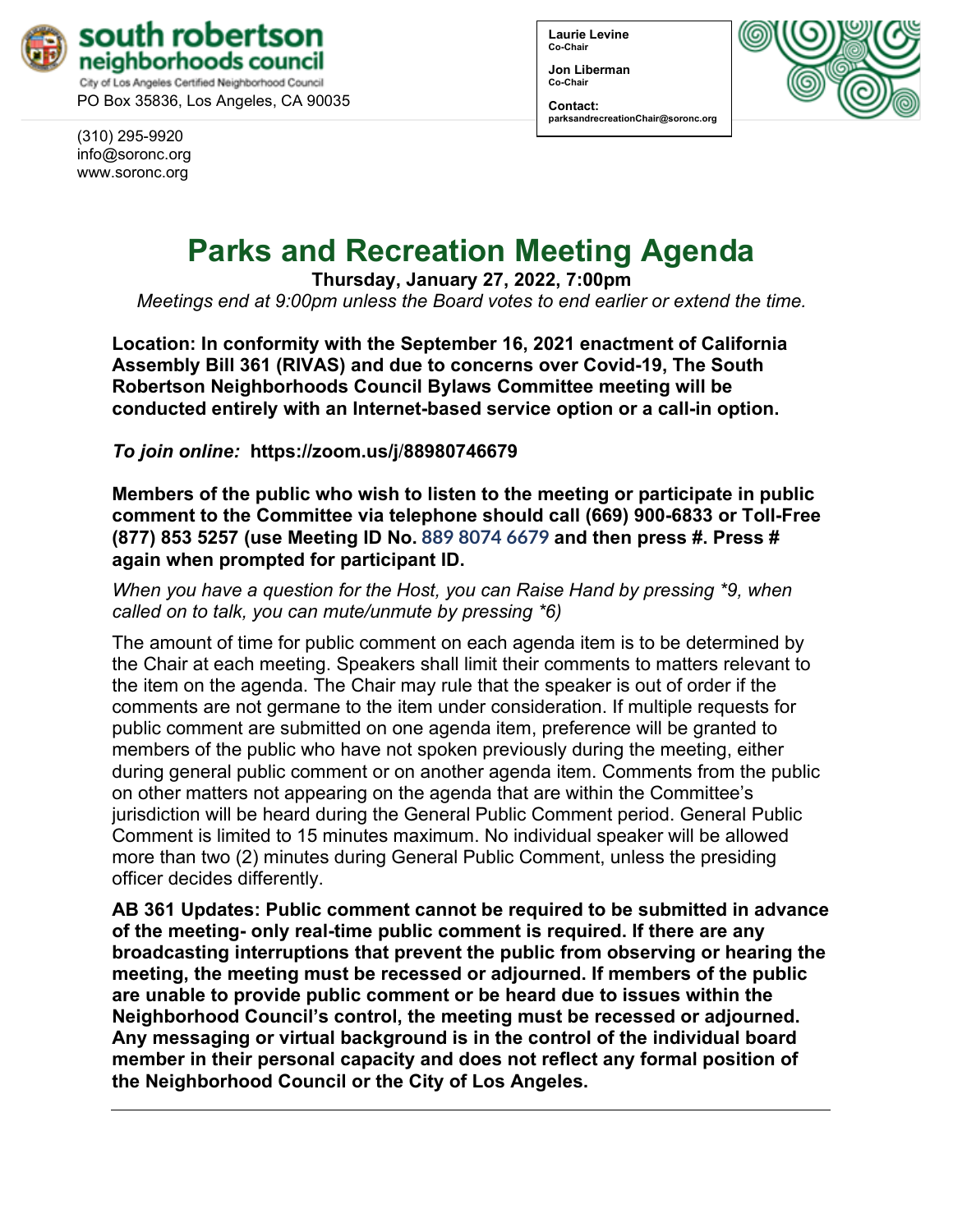# **1. Call to Order**

# **2. Pledge of Allegiance**

### **3. Roll Call**

a. Current Committee Members: Barry Levine, Jon Liberman, Laurie Levine

# **4. General Public Comment**

# **5. Brief Committee Announcements**

- a. Items for Future Parks and Recreation Committee Agendas
- b. Other Brief Committee Announcements

# **6. Approval of November 22nd, 2021 Minutes**

# **7. New Business**

- a. Discussion and possible action on proposing to the SORO NC a Standing Rule on Parks and Recreation Committee purview and Stakeholder membership rules.
- b. Discussion and possible action on hosting an event for the Official Opening of the Robertson Rec Center including SORO NC funding for refreshments, promotional items, flyers, outreach and/or additional items.
- c. Discussion and possible action on steps and procedures to possibly create a dog park on the vacant city property adjacent to Irving Schachter Park.

# **8. Adjournment**

*Note: Public comment will be taken for each item where there is discussion and possible action. Public comment and/or participation may occur on other items at the discretion of the Chair. Please note that under the Brown Act, the Committee is prevented from acting on matters brought to its attention during the General Public Comment period; however, the issue may become the subject of a future meeting. In the interest of addressing all items on the agenda, time limits for individual comments and discussion may be set at the discretion of the Chair.*

*Motions that are presented at any committee meeting do not represent an official action or position of the SORO NC, until approved by an affirmative vote at a properly noticed meeting of the General Board.*

# *Public Posting of Agendas -*

*Neighborhood Council agendas are posted for public review as follows: ● Demers & Associates- 1836 1/2 S Robertson Blvd, Los Angeles, CA 90035; The Robertson Blvd Library- 1719 S Robertson Blvd, Los Angeles, CA 90035; The Robertson Recreation Center- 1641 Preuss Rd, Los Angeles, CA 90035; The Office of*